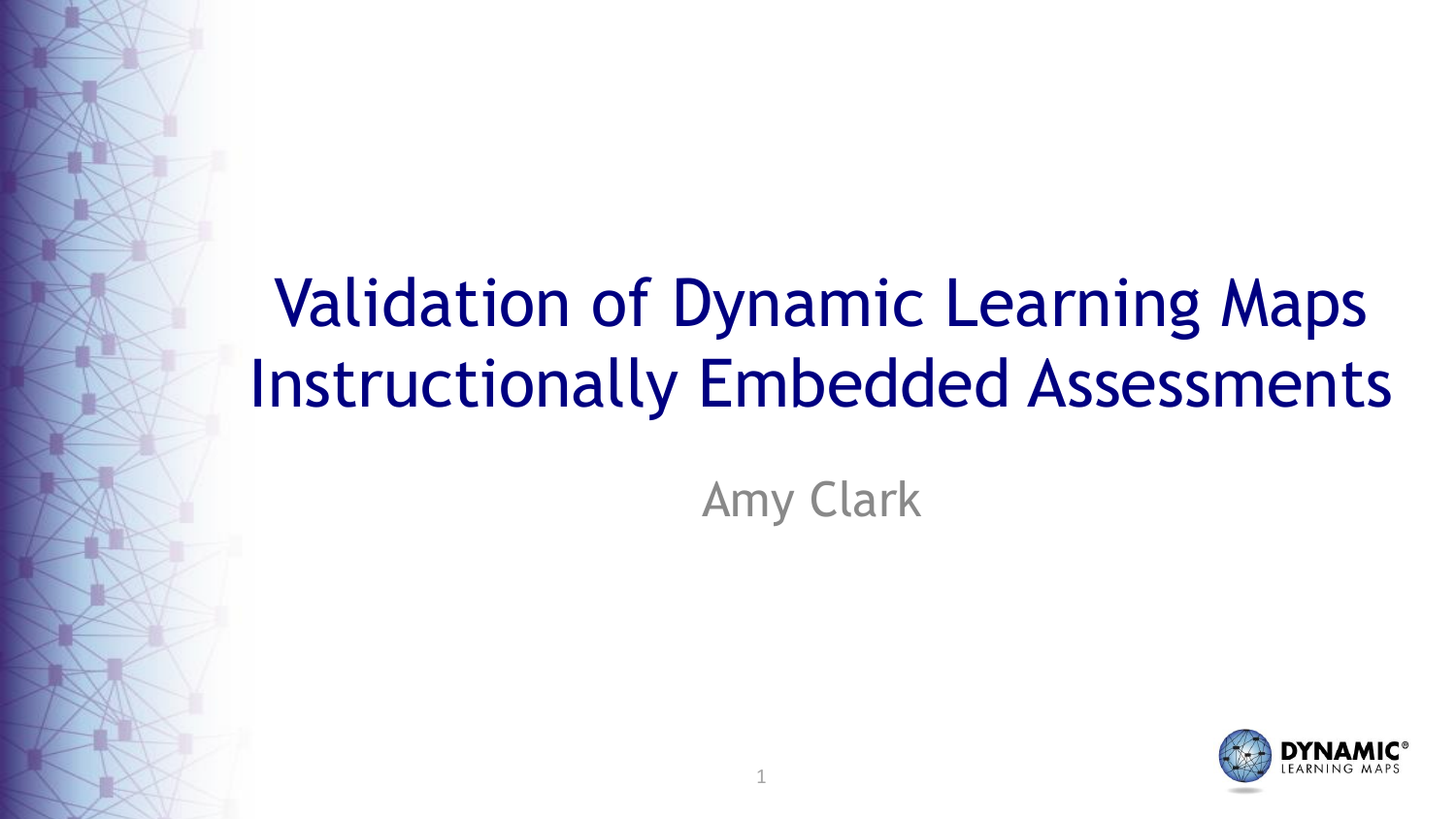## Dynamic Learning Maps® (DLM®) Alternate Assessments

- Administered to students with the most significant cognitive disabilities
- Operational since 2015
	- Currently used by >20 states for state accountability purposes
- Grades 3-8, high school for English language arts (ELA), mathematics, and science

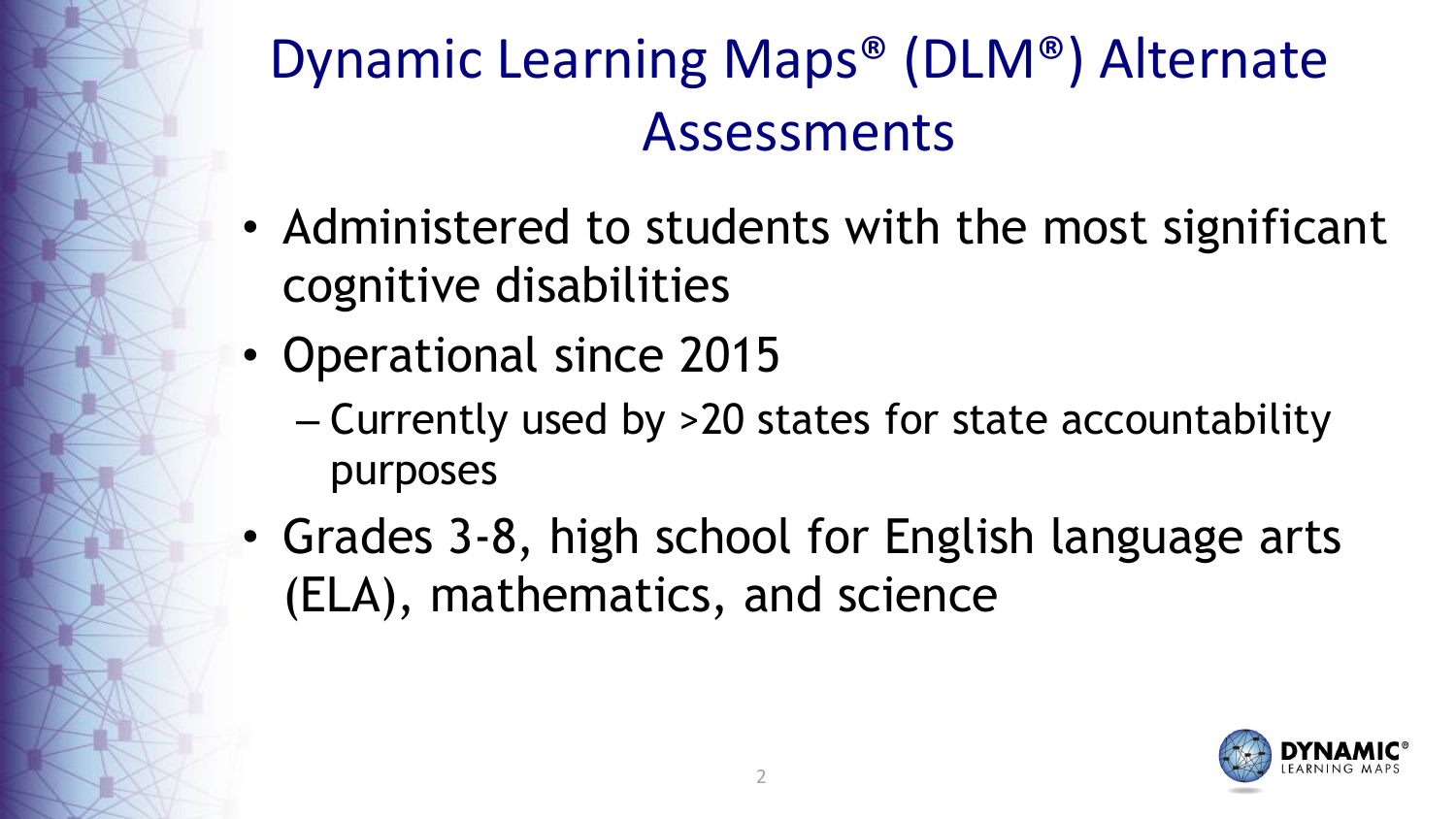# Test Design

- Based on a research-based learning map model of interconnected skills
	- Foundational skills through college- and career-ready expectations
- To provide all students access to grade-level academic content, each content standard available at different levels of complexity measuring nodes in the learning map
- Short assessments (3-9 items) measuring standard and level

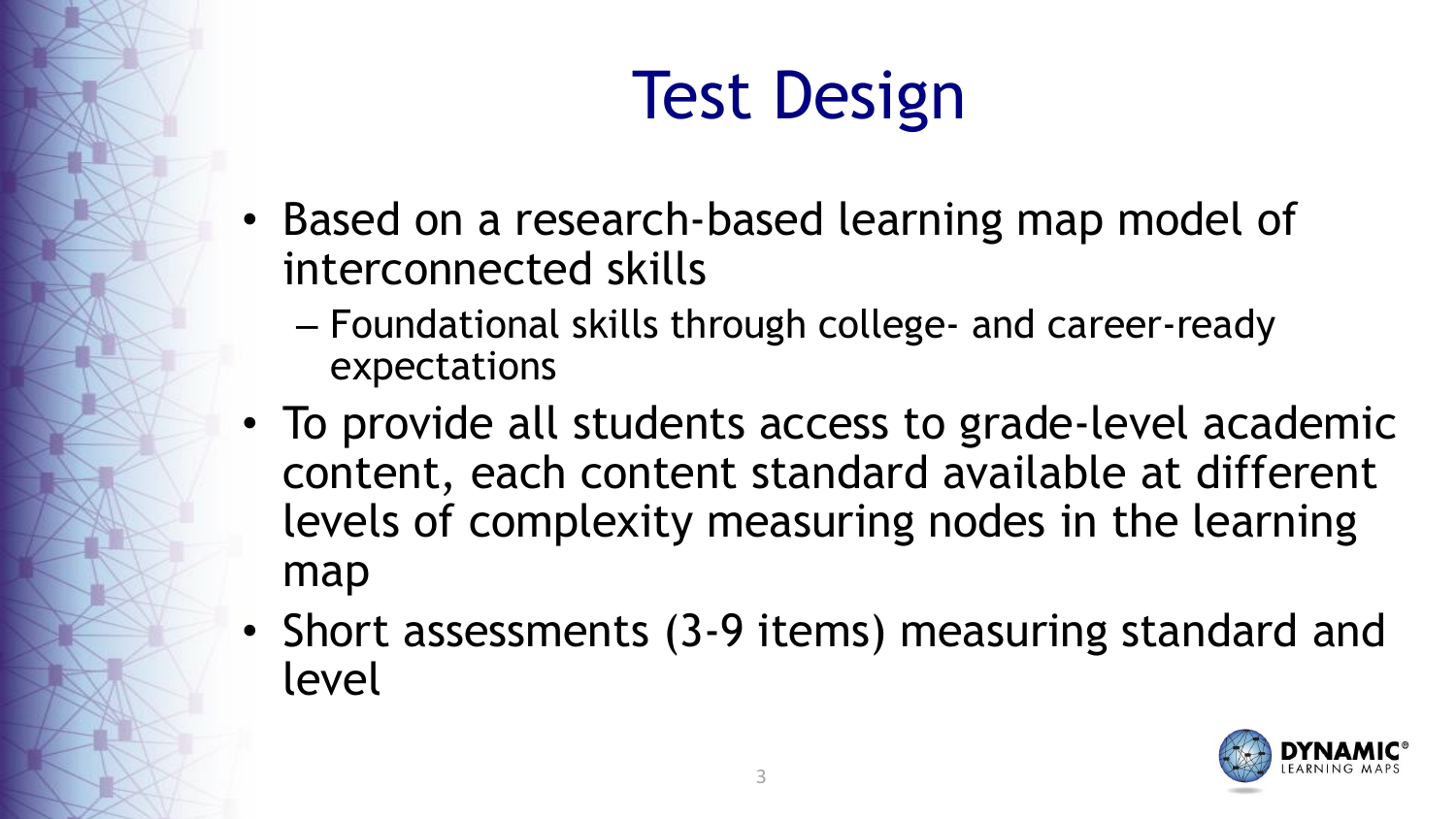## Content Standards Available at Different Levels

Connects the learning map ... **Easily** ... to the items delivered.



\*Science has 3 levels: **Initial**, **Precursor**, and **Target**

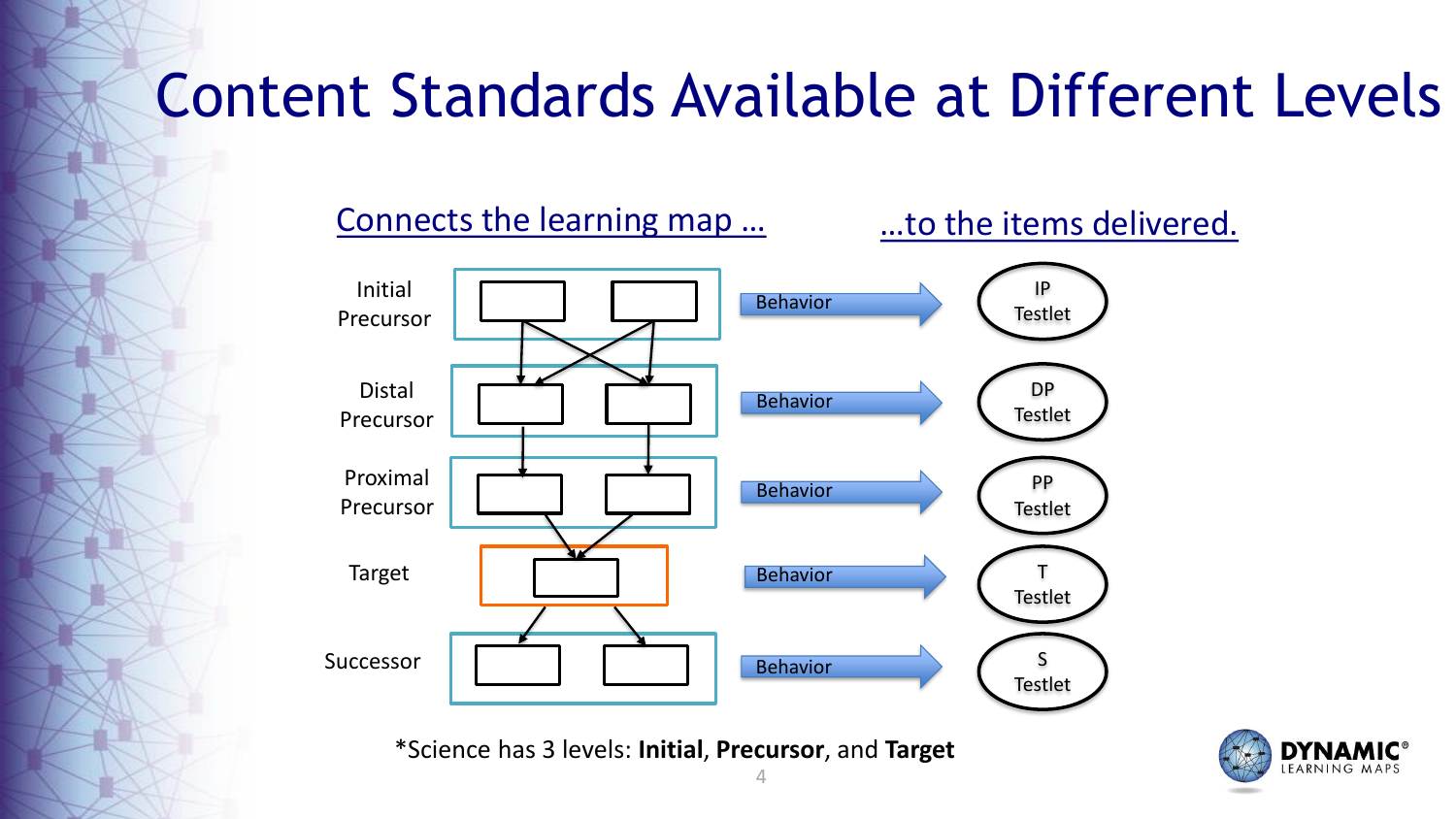## Instructionally Embedded Model

- 6 states use the Instructionally Embedded Model, which uses embedded assessments to inform instruction and for state accountability purposes
- Two 15-week testing windows
	- Fall (September-January) and spring (February to June)
- Embraces teacher choice
	- When and how often to test within the window, relative to instruction
	- Which standards, from a set of constraints (e.g., choose 3 of 6)
	- Level(s) of assessment (system provides a recommendation)

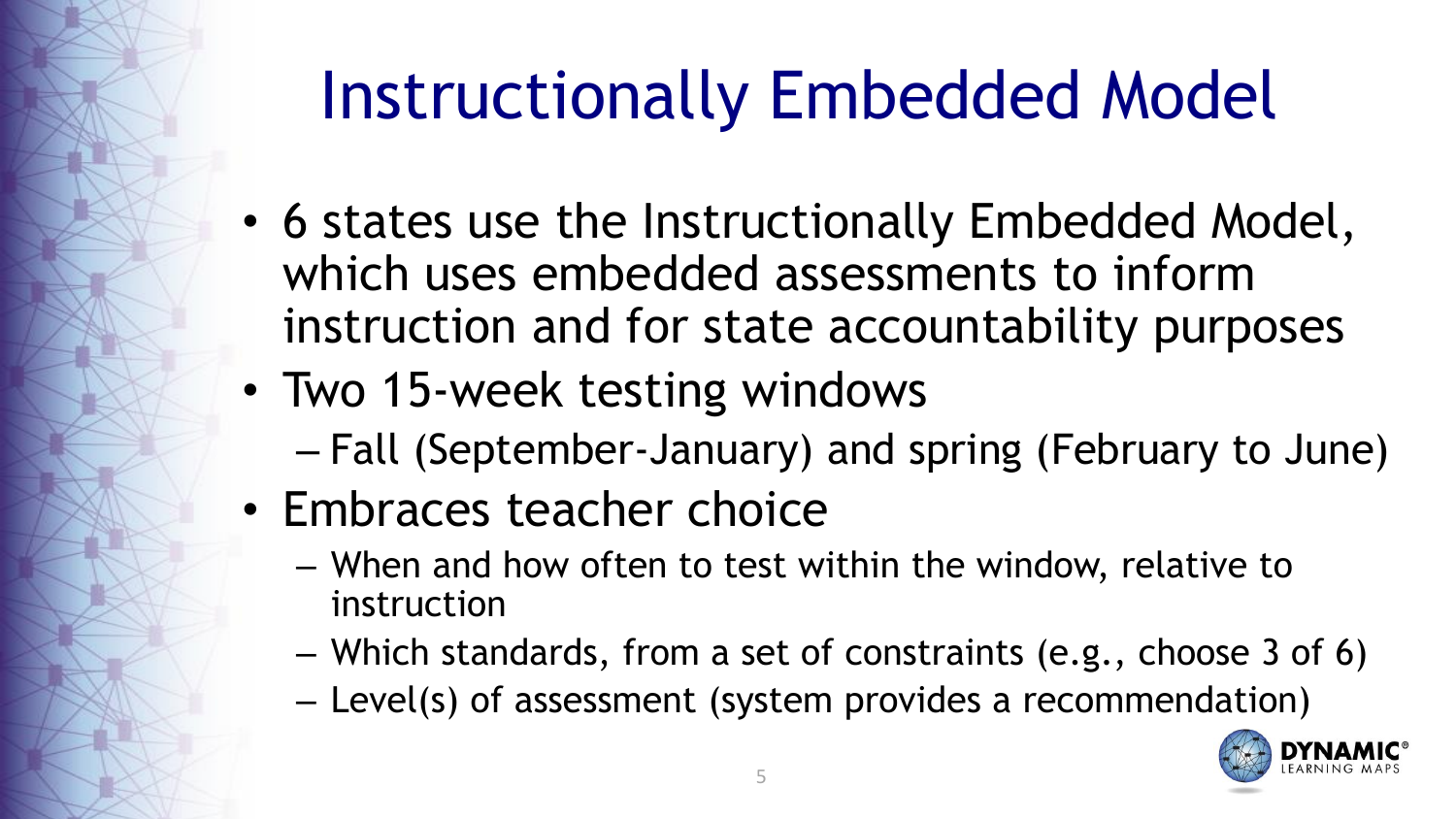# Scoring & Reporting

- Scored using a diagnostic classification model
	- Skill mastery determined by probabilities
	- Reported as profile of mastered skills
- Mastery results available throughout the year
- Summative scoring combines all responses collected during the year to determine highest level mastered for each standard

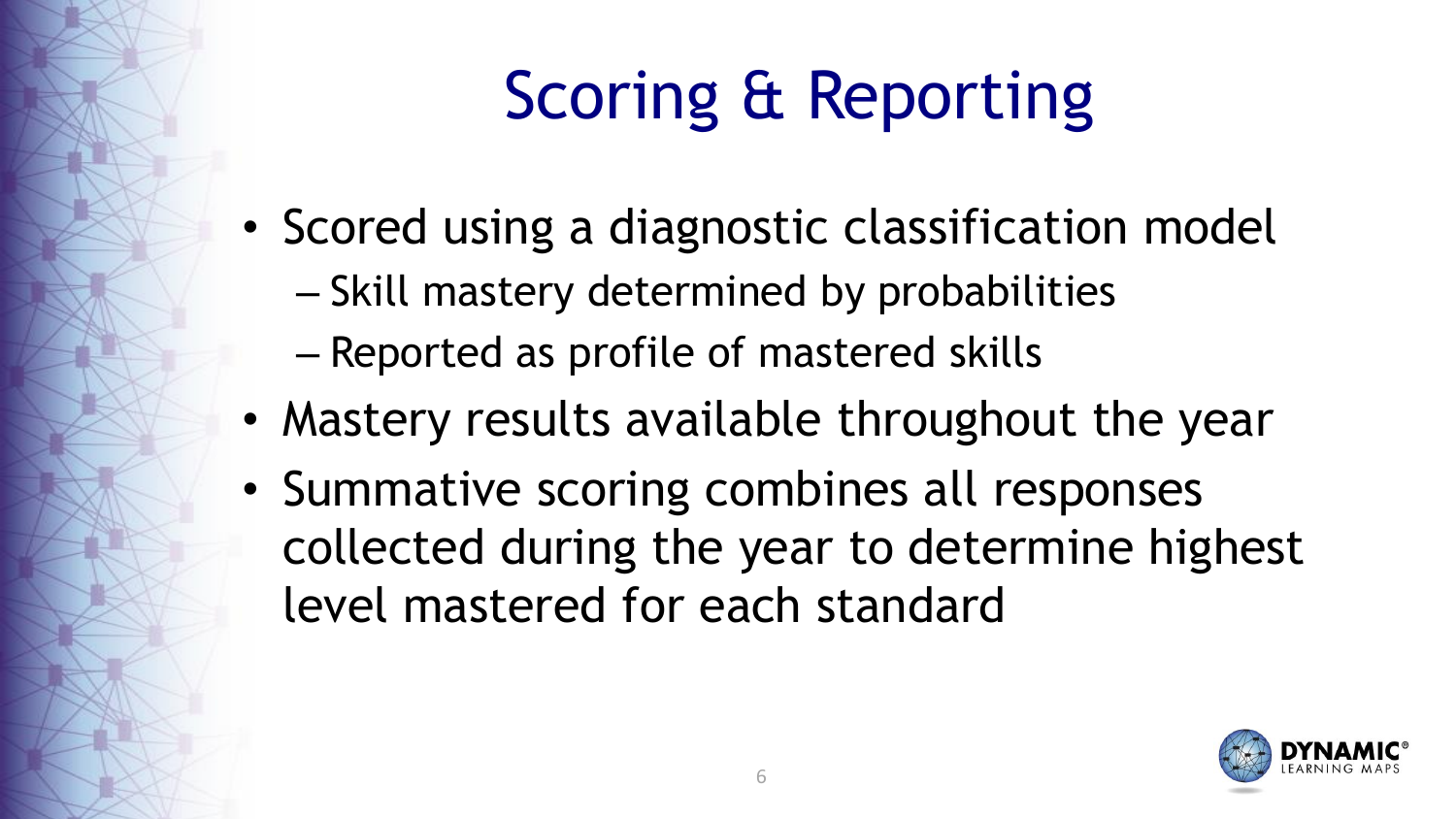| <b>REPORT DATE: 01-19-2022</b>        |  |  |  |  |  |  |
|---------------------------------------|--|--|--|--|--|--|
| <b>SUBJECT: English language arts</b> |  |  |  |  |  |  |
| <b>GRADE: 10</b>                      |  |  |  |  |  |  |

**Individual Student End-of-Year Report** Learning Profile 2021-2022



**NAME: Student DLM DISTRICT: DLM District SCHOOL: DLM School** 

**Dynamic Learning DISTRICT ID: DLM DISTRICT STATE: DLM State STATE ID: DLM State ID** 

Student's performance in 10<sup>th</sup> grade English language arts Essential Elements is summarized below. This information is based on all of the DLM tests Student took during the 2021-2022 school year. Grade 10 had 19 Essential Elements in 4 Areas available for instruction during the 2021–2022 school year. The minimum required number of Essential Elements for testing in 10<sup>th</sup> grade was 10. Student was tested on 11 Essential Elements in 4 of the 4 Areas.

Demonstrating mastery of a Level during the assessment assumes mastery of all prior Levels in the Essential Element. This table describes what skills your child demonstrated in the assessment and how those skills compare to grade level expectations.

|                 |                                    | <b>Level Mastery</b>                                             |                                                                    |                                                             |                                                                            |                                                             |
|-----------------|------------------------------------|------------------------------------------------------------------|--------------------------------------------------------------------|-------------------------------------------------------------|----------------------------------------------------------------------------|-------------------------------------------------------------|
|                 |                                    |                                                                  |                                                                    |                                                             |                                                                            |                                                             |
| Area            | <b>Essential</b><br><b>Element</b> |                                                                  | 2                                                                  | з                                                           | 4 (Target)                                                                 | 5                                                           |
| <b>ELA.C1.2</b> | ELA.EE.RL.9-10.1                   | Identify concrete details<br>in a familiar story                 | Answer questions by<br>referring to a text                         | Cite textual evidence for<br>explicit information in text   | Discriminate between<br>explicit and implicit<br>citations                 | Determine a narrative's<br>explicit meaning                 |
| <b>ELA.C1.2</b> | ELA.EE.RL.9-10.2                   | Identify the forward<br>sequence in a familiar<br>routine        | Identify main idea                                                 | Identify details related to<br>the theme of a story         | Recount events<br>contributing to the theme<br>using details               | Recount main events<br>related to the theme                 |
| <b>ELA.C1.2</b> | ELA.EE.RL.9-10.4                   | Identify descriptive<br>words                                    | Identify the words or<br>phrases to complete a<br>literal sentence | Determine the meaning<br>of idioms and figures of<br>speech | Determine the meaning<br>of words and phrases                              | Determine the meaning<br>and impact of words and<br>phrases |
| <b>ELA.C1.2</b> | ELA.EE.RI.9-10.1                   | Identify concrete details<br>in a familiar informational<br>text | Identify concrete details<br>in an informational text              | Cite textual evidence for<br>inferred information           | Discriminate between<br>citations for explicit and<br>inferred information | Cite evidence for a text's<br>specific meaning              |

Levels mastered this vear

No evidence of mastery on this Essential Element

**Essential Element not tested** 

This report is intended to serve as one source of evidence in an instructional planning process. Results combine all item responses from the full academic year. Because your child may demonstrate knowledge and skills differently across settings, the estimated mastery results shown here may not fully represent what your child knows and can do. For more information, including resources, please visit https://dynamiclearningmaps.org/states.

@ The University of Kansas. All rights reserved. For educational purposes only. May not be used for commercial or other purposes without permission. "Dynamic Learning Maps" is a trademark of The University of Kansas.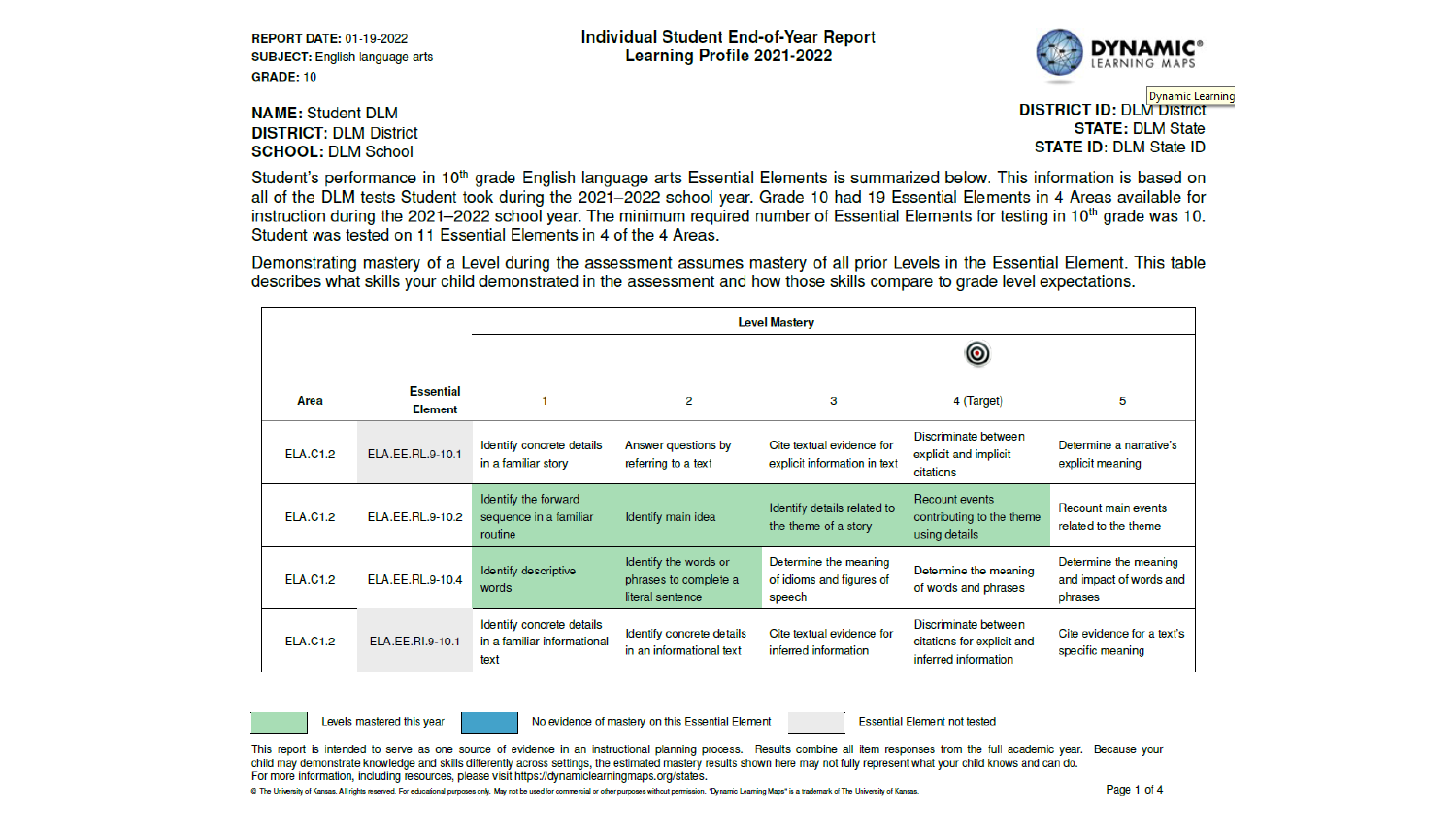# Scoring & Reporting (cont)

- Profile-based standard setting method assigns cuts for four performance levels based on mastered skills (Clark, Nash, Karvonen, & Kingston, 2017)
- Summative score reports summarize results at two levels
	- Learning Profiles summarizes mastery of skills
	- Performance Profiles summarizes overall performance for each subject

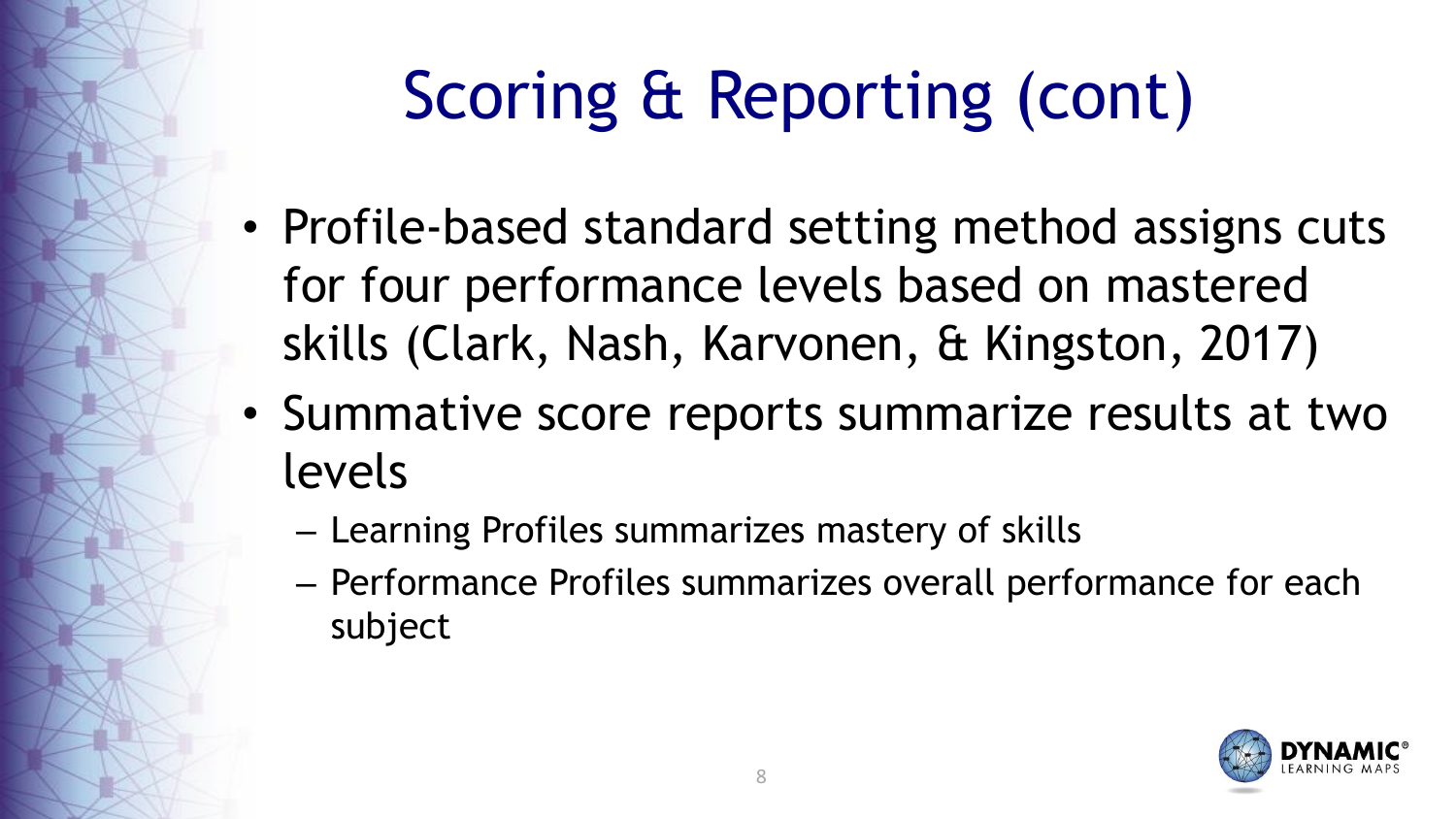## Validation

- Argument-based approach to assessment validation
- A theory of action outlines how the DLM instructionally embedded system will function in order to elicit the desired outcomes
	- Made up of claims organized into 4 sections: design, delivery, scoring, and outcomes
	- Relationships between claims are depicted with numbered arrows
	- Claims have underlying propositions that must be evaluated
	- Evidence is collected to evaluate each proposition
- Set of evidence is evaluated and full argument documented to synthesize quality of evidence collected to date

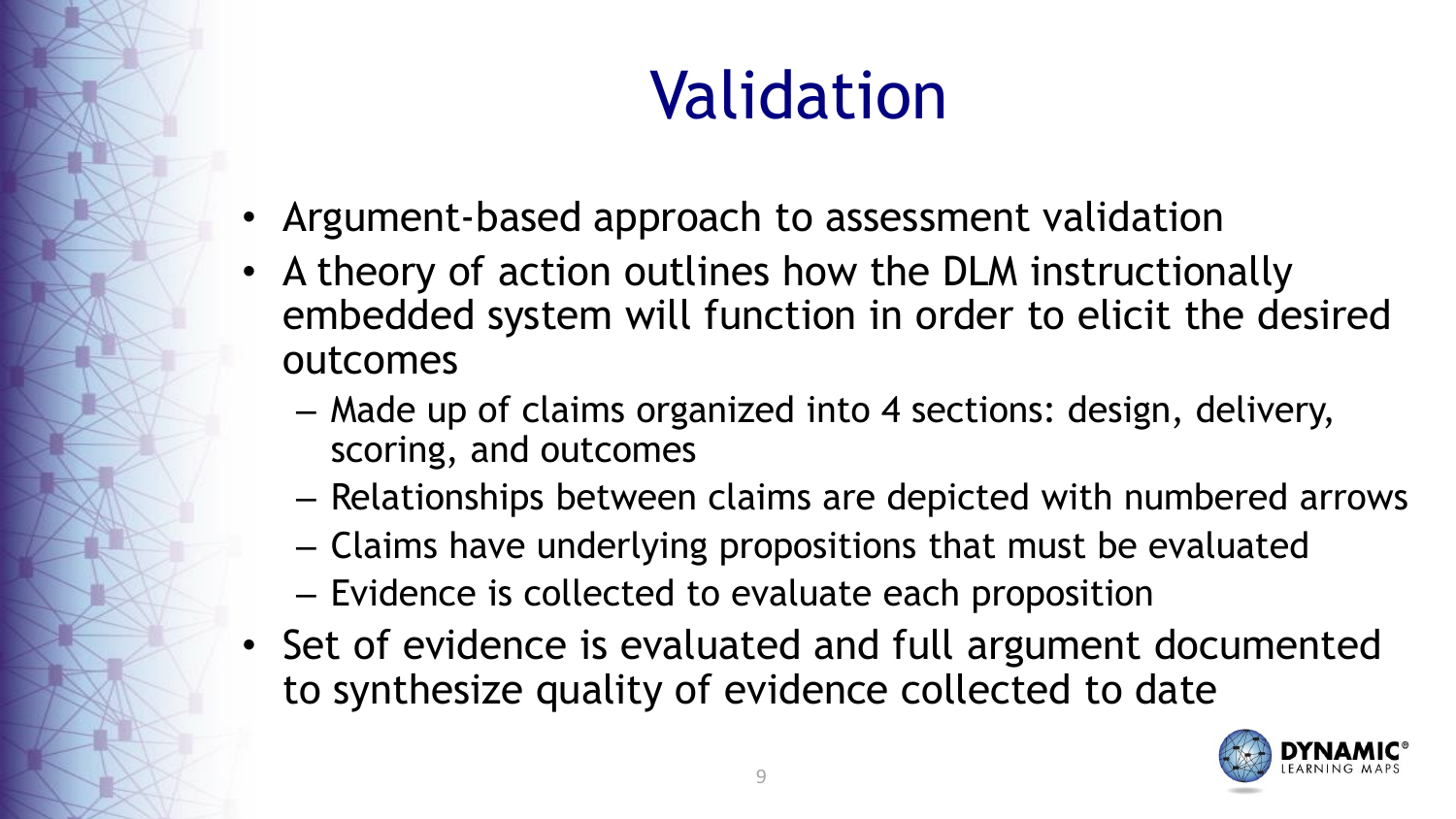#### **Theory of Action**



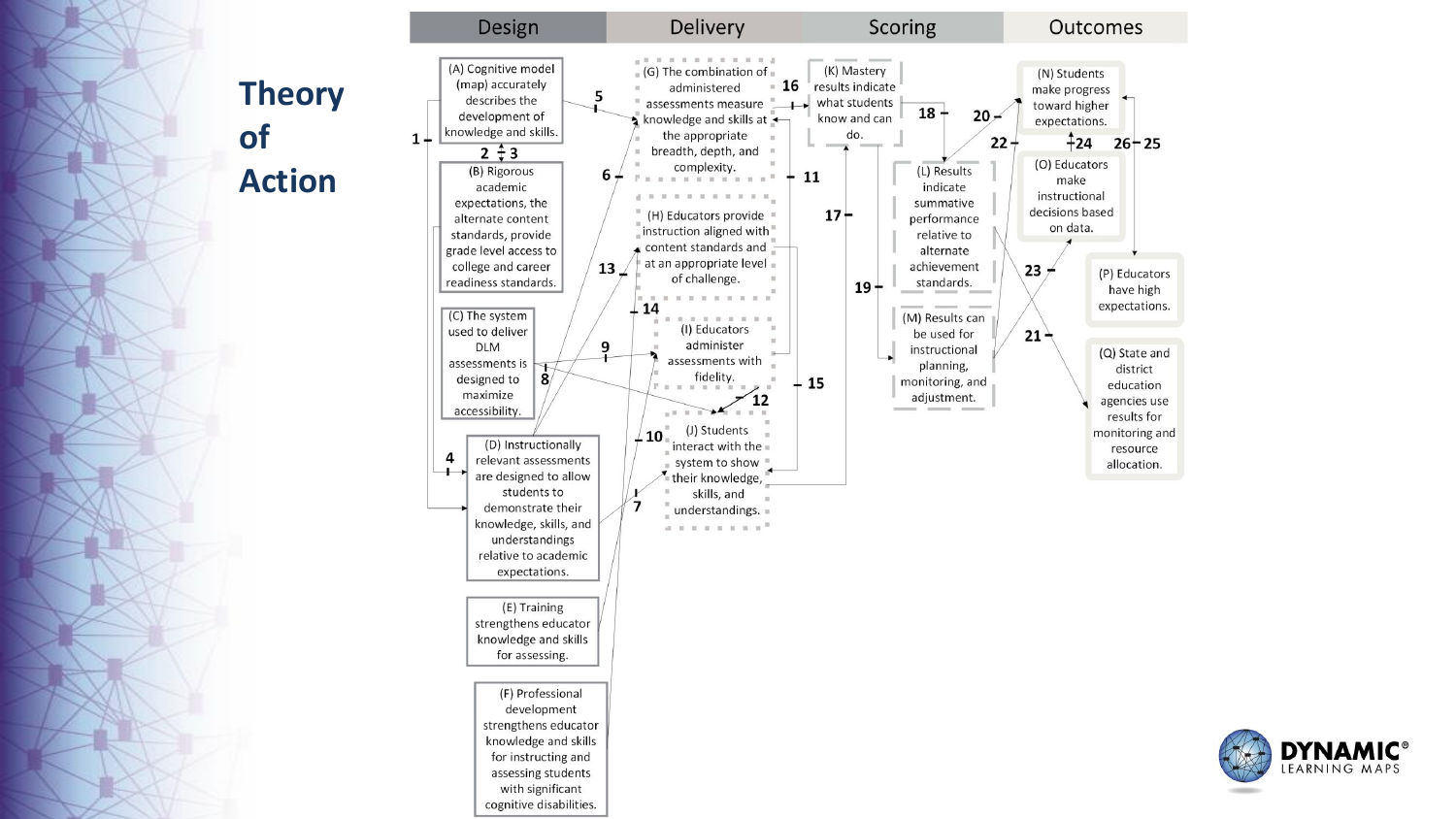#### **Theory of Action**



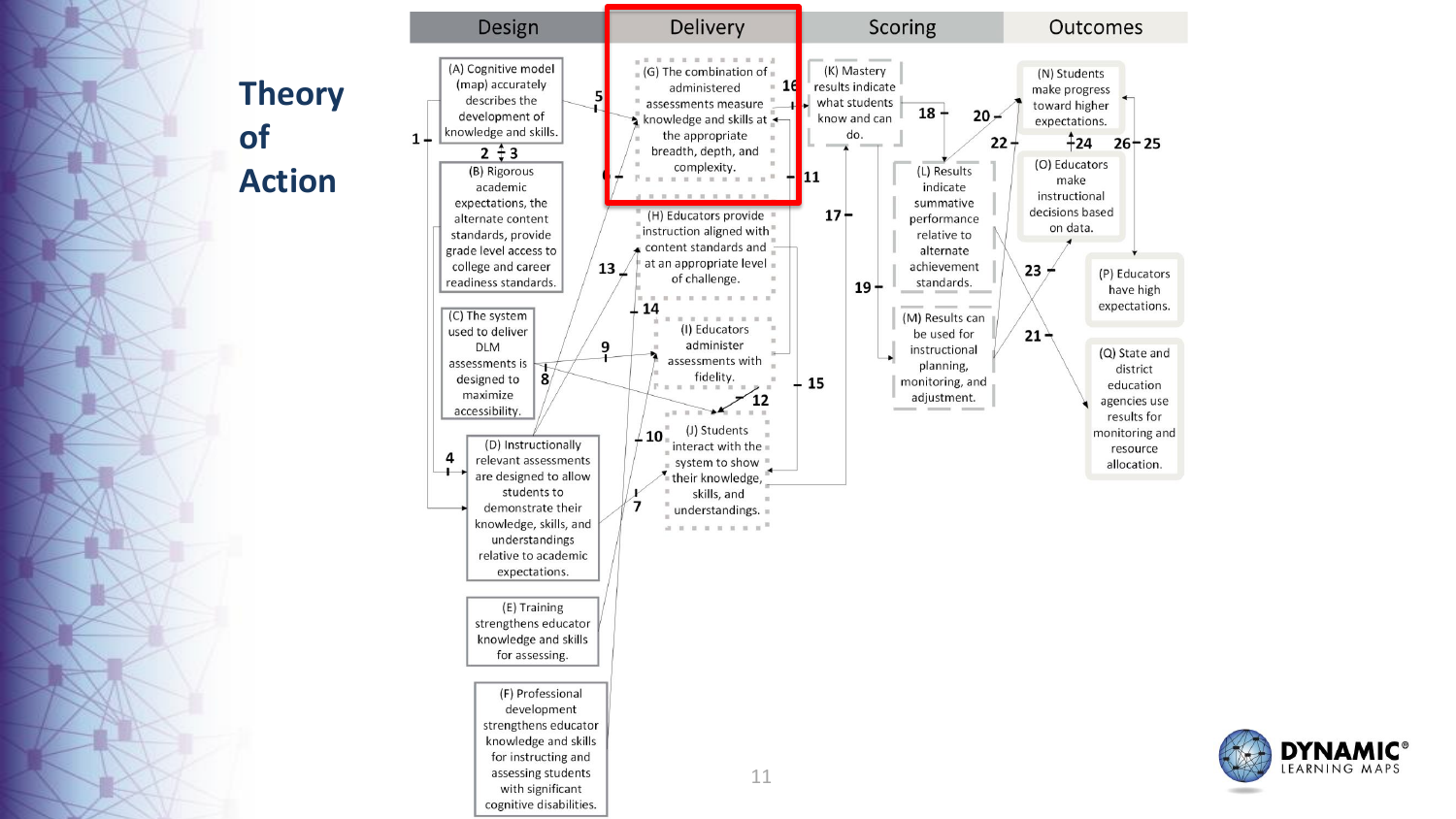### Example

**Claim (G)**: The combination of administered tests measure knowledge & skills at the appropriate depth, breadth, & complexity

#### **Proposition (1):**  Administered assessments cover the full blueprint

**Proposition (2**): Administered assessments are at the appropriate level

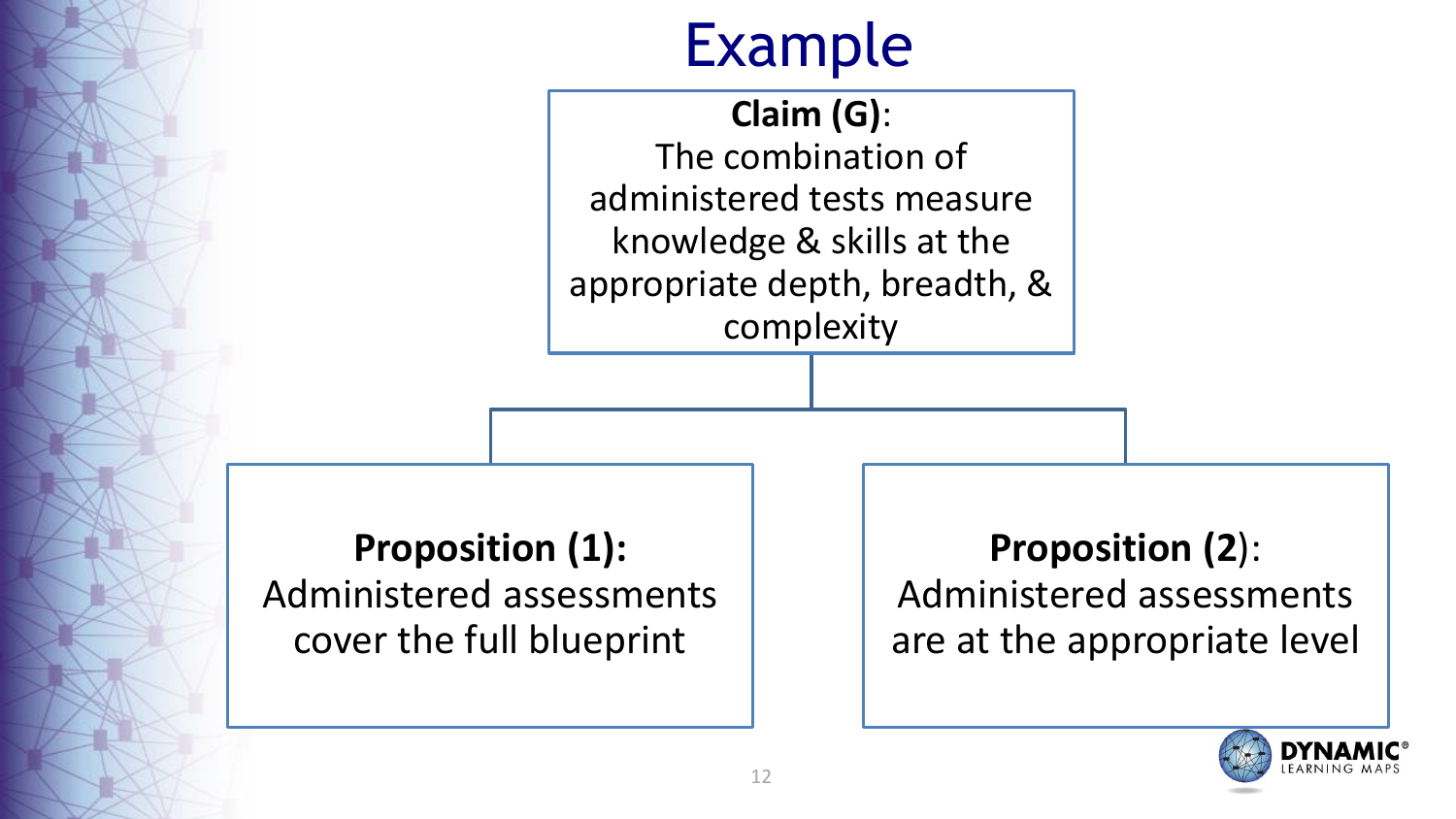### Example

**Claim (G)**: The combination of administered tests measure knowledge & skills at the appropriate depth, breadth, & complexity

**Proposition (1):**  Administered assessments cover the full blueprint

#### **Evidence**:

Teacher selection patterns from the system

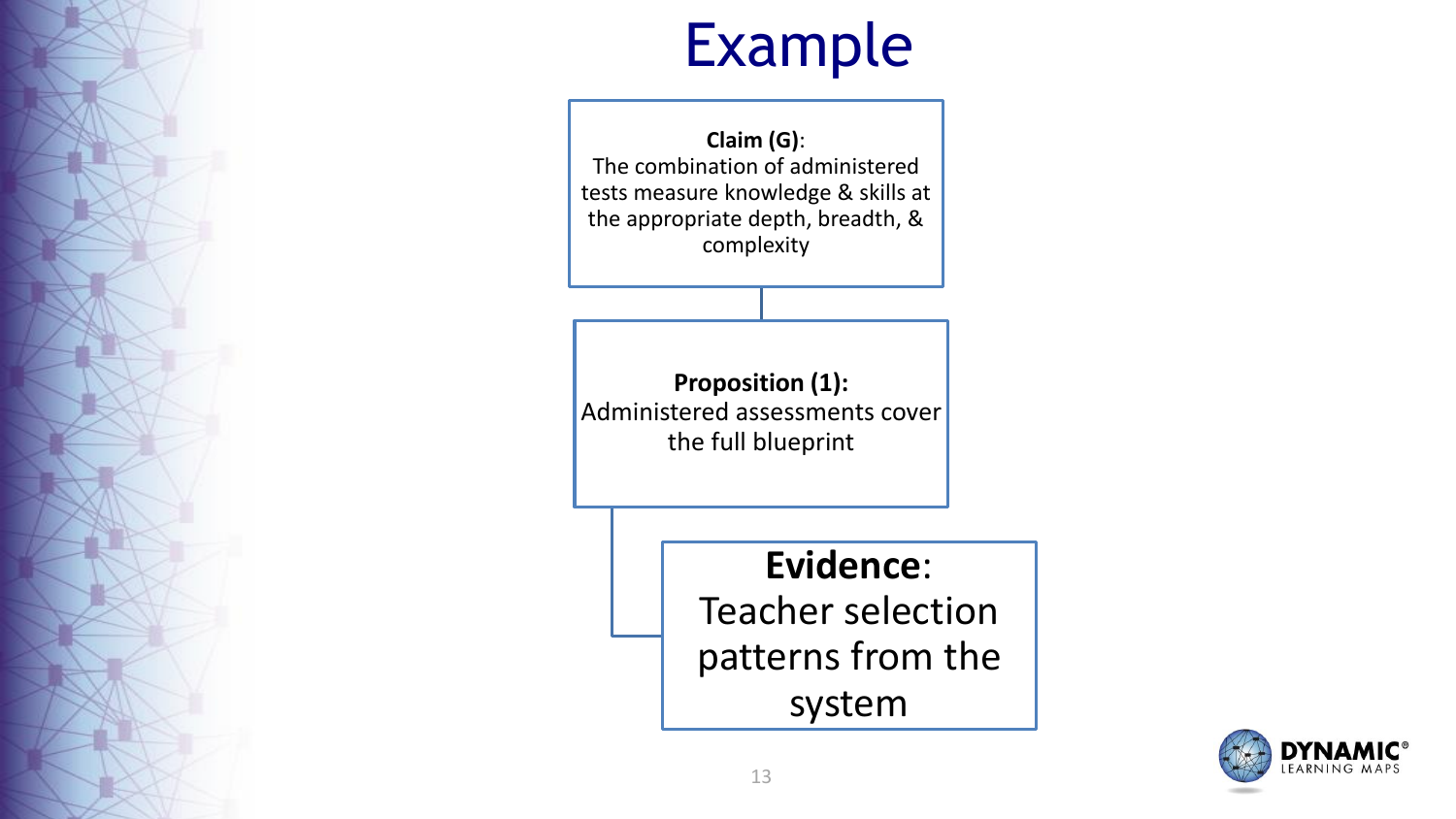# Types of Evidence

- Mix of procedural and empirical sources
- Organize according to five sources defined in the *Standards for Educational and Psychological Testing*  (AERA, 2014)
	- Test content
	- Response process
	- Internal structure
	- Relations to other variables
	- Consequences

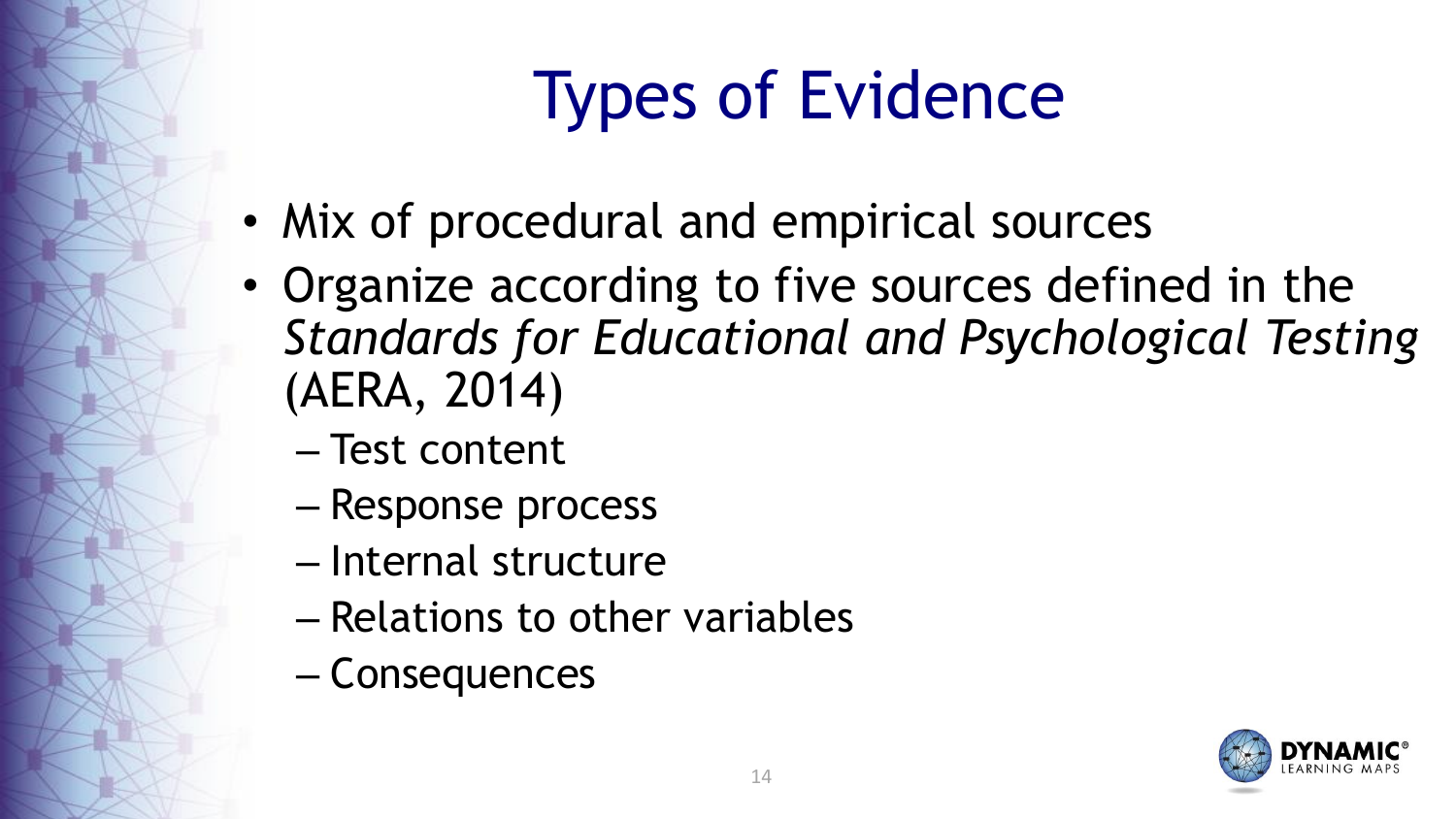## Some Unique Evidence Sources

- Map model
	- External review
	- Model-based validation
- Test assignment
	- Teacher selections of standards, levels
	- System recommendations
- DCM scoring
	- Model fit
	- Reliability
- Standard setting – Profile-based method
- Score reporting
	- Design of mastery-based reports
	- Interpretation and use of mastery results

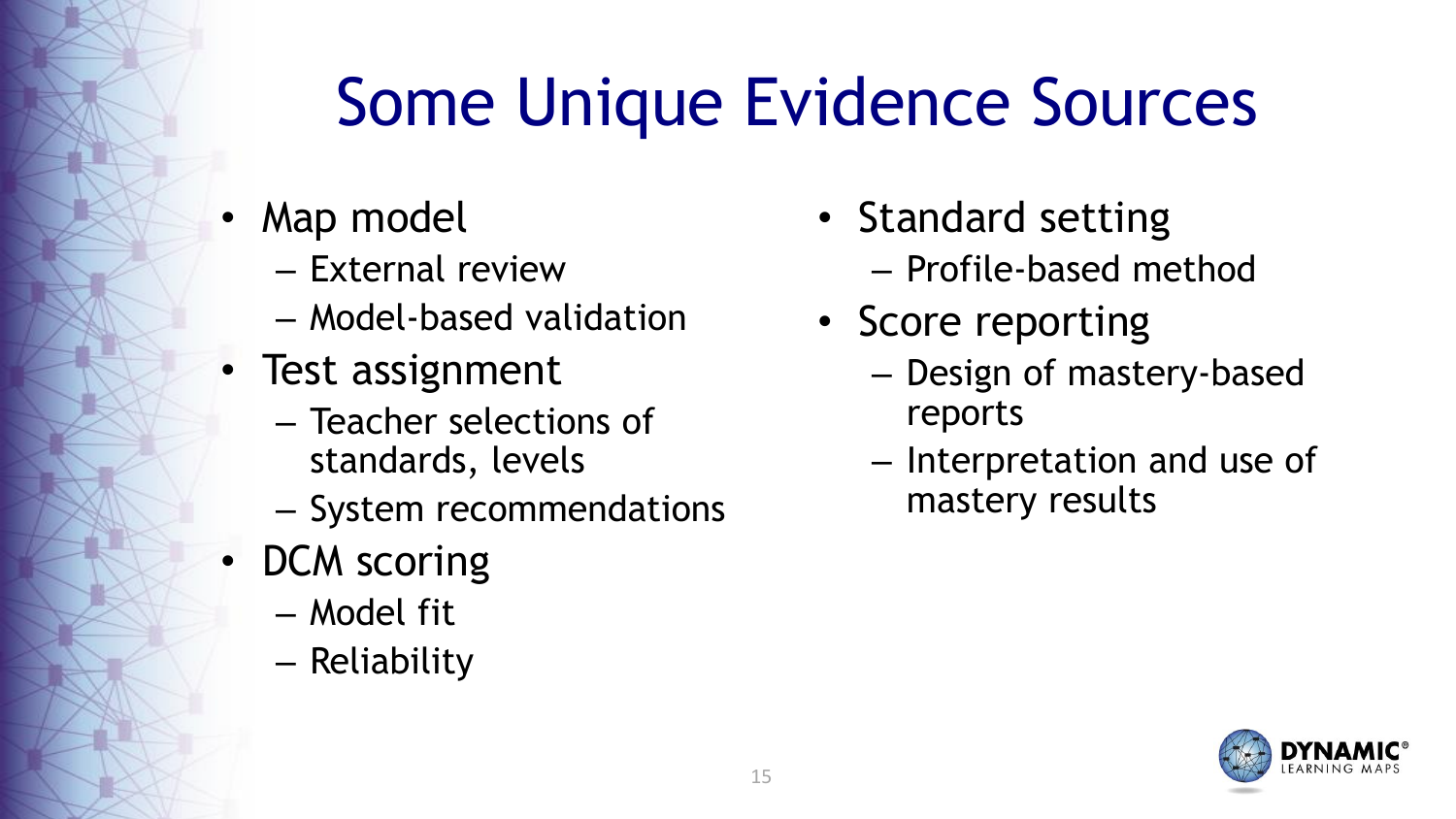### Feedback on Instructionally Embedded Model

"I thought once you get in and you do it once, it's easy to do, I felt."

"progressive data within one standard was very hard to establish before I was introduced to the DLM"

0000

"If we could expand our window of testing, too, to get it completed for people that do have 15 students. I think it's like two, maybe three weeks? If we could expand it out some to give us a little bit more time to present the materials, that might help."

16 I had 12 kids. That was a nightmare because we also have the early literacy alternate assessment, too, so it's a lot.

"I think the flexibility is really helpful especially the windows of time to provide the assessments. we have students that are gone for extended periods of time more than in a typical classroom and so if we didn't have such a generous window, I think it would be really hard to meet those deadlines."

"I really like it compared to the old format that we used where we had the binder that was this thick of alternate assessments"

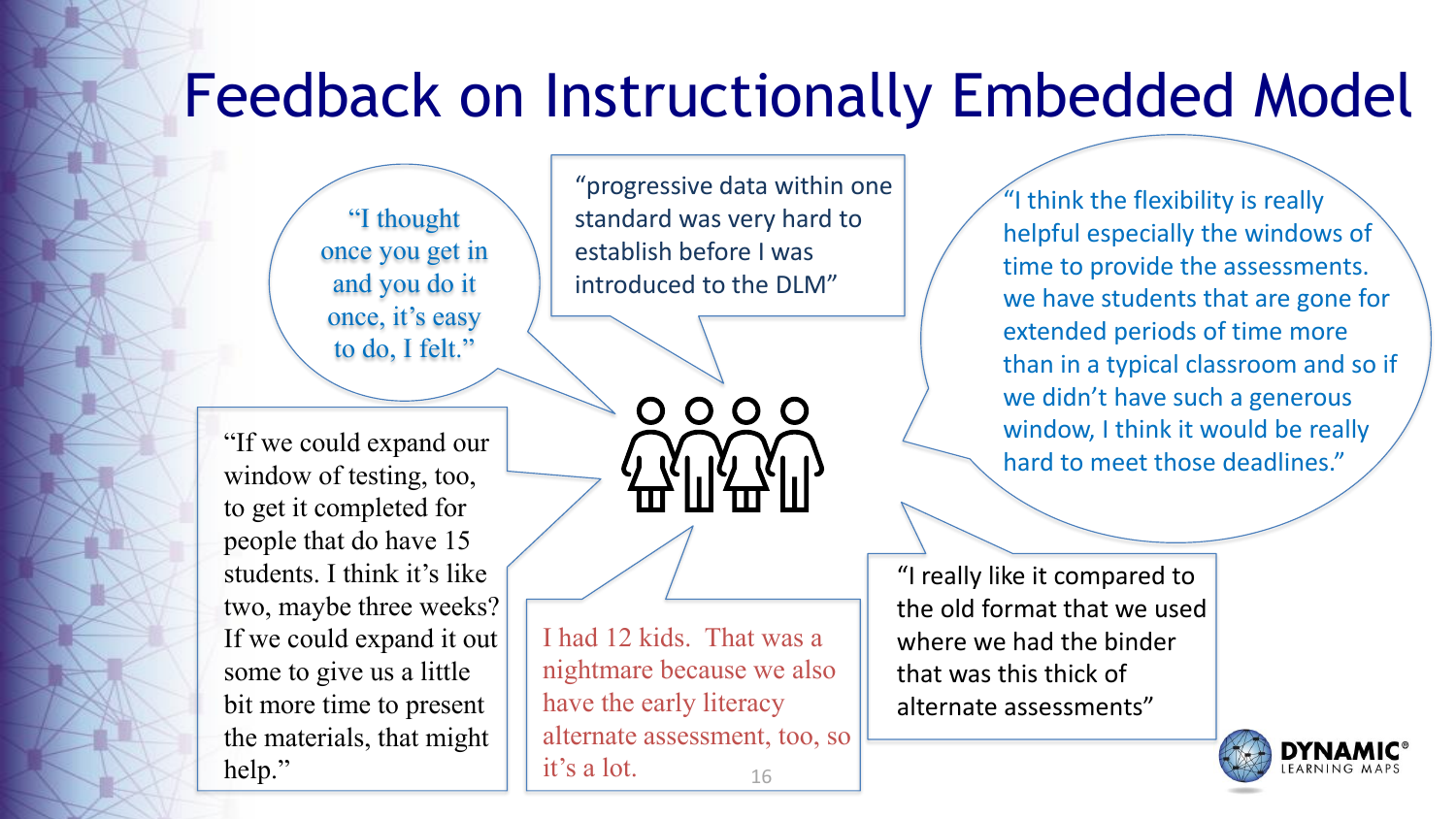# Validity Argument

- Full argument in technical manual
	- Updated annually to reflect new evidence
- Summarizes strength of evidence relative to claims
	- Avoid confirmation bias (Kane, 2006)
	- Include areas for continuous improvement